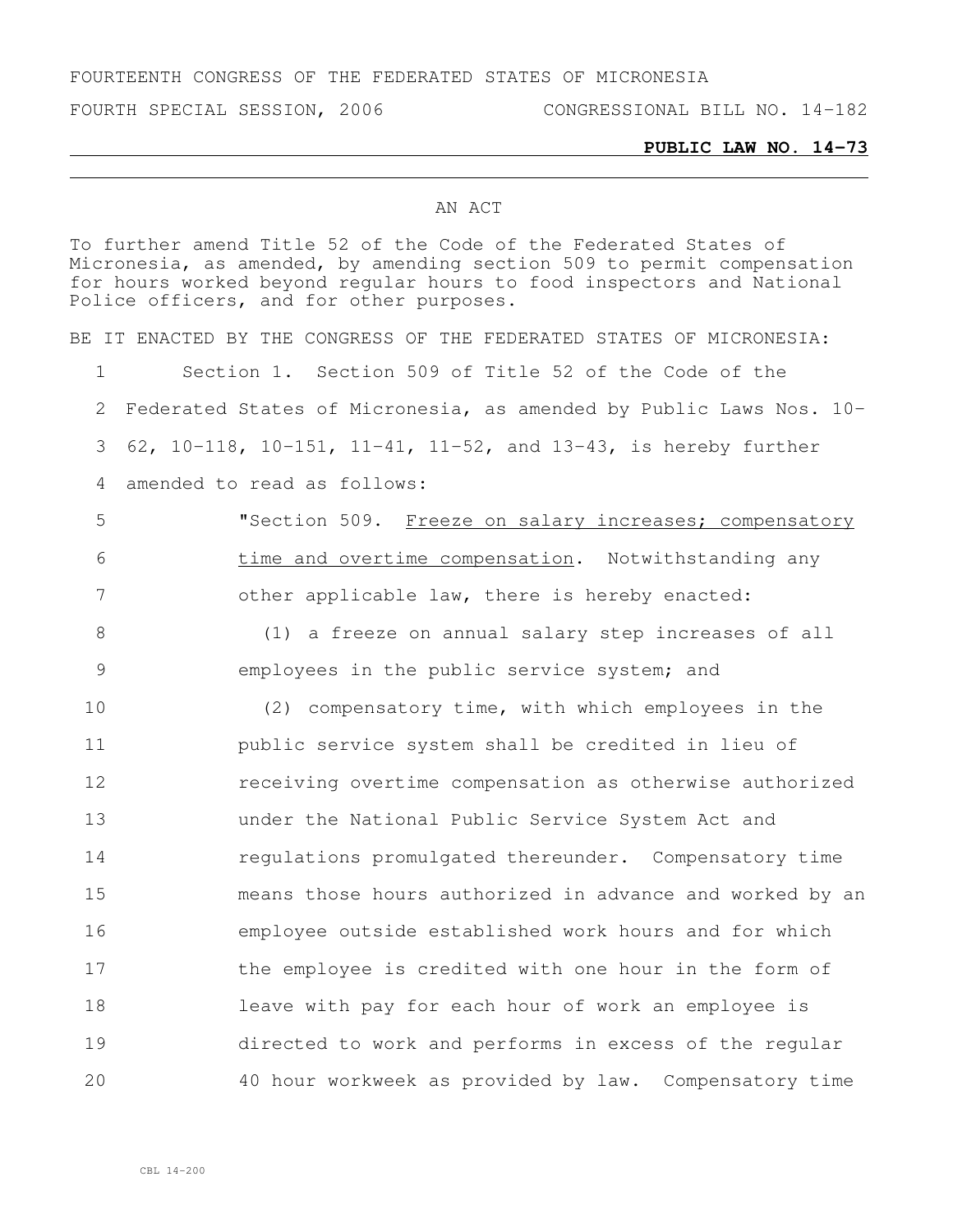| $\mathbf 1$     | shall be accrued by National Government public service   |
|-----------------|----------------------------------------------------------|
| $\mathbf{2}$    | employees and shall be included in the compensation      |
| 3               | received by a program participant pursuant to subsection |
| $\overline{4}$  | (4) (c) of section 506 of this chapter; except that any  |
| 5               | accumulation of time in excess of 280 hours shall be     |
| 6               | forfeited unless taken before the end of the calendar    |
| $7\phantom{.0}$ | year in which the excess was accumulated. For purposes   |
| $\,8\,$         | of computing whether a program employee's accrued        |
| $\mathcal{G}$   | compensatory and/or annual leave hours are in excess of  |
| 10              | 280 hours, accrued compensatory time and annual leave    |
| 11              | shall be included in computing the 280-hour ceiling.     |
| 12              | (3) Notwithstanding the provisions of this section, an   |
| 13              | employee shall be entitled to receive overtime           |
| 14              | differential, retroactive to the effective date of       |
| 15              | Public Law No. 9-155, as authorized under the National   |
| 16              | Public Service System Act, for:                          |
| 17              | (a) time worked in the event that the National           |
| 18              | Government would be entitled to compensation for payment |
| 19              | of such differential under section 115 of title 50 and   |
| 20              | section 416 of title 22;                                 |
| 21              | (b) time worked in the event that the National           |
| 22              | Government would be entitled to compensation for payment |
| 23              | of such differential through a written agreement with a  |
| 24              | legal entity that seeks to provide relief from emergency |

conditions, as long as the time worked is directly

of 5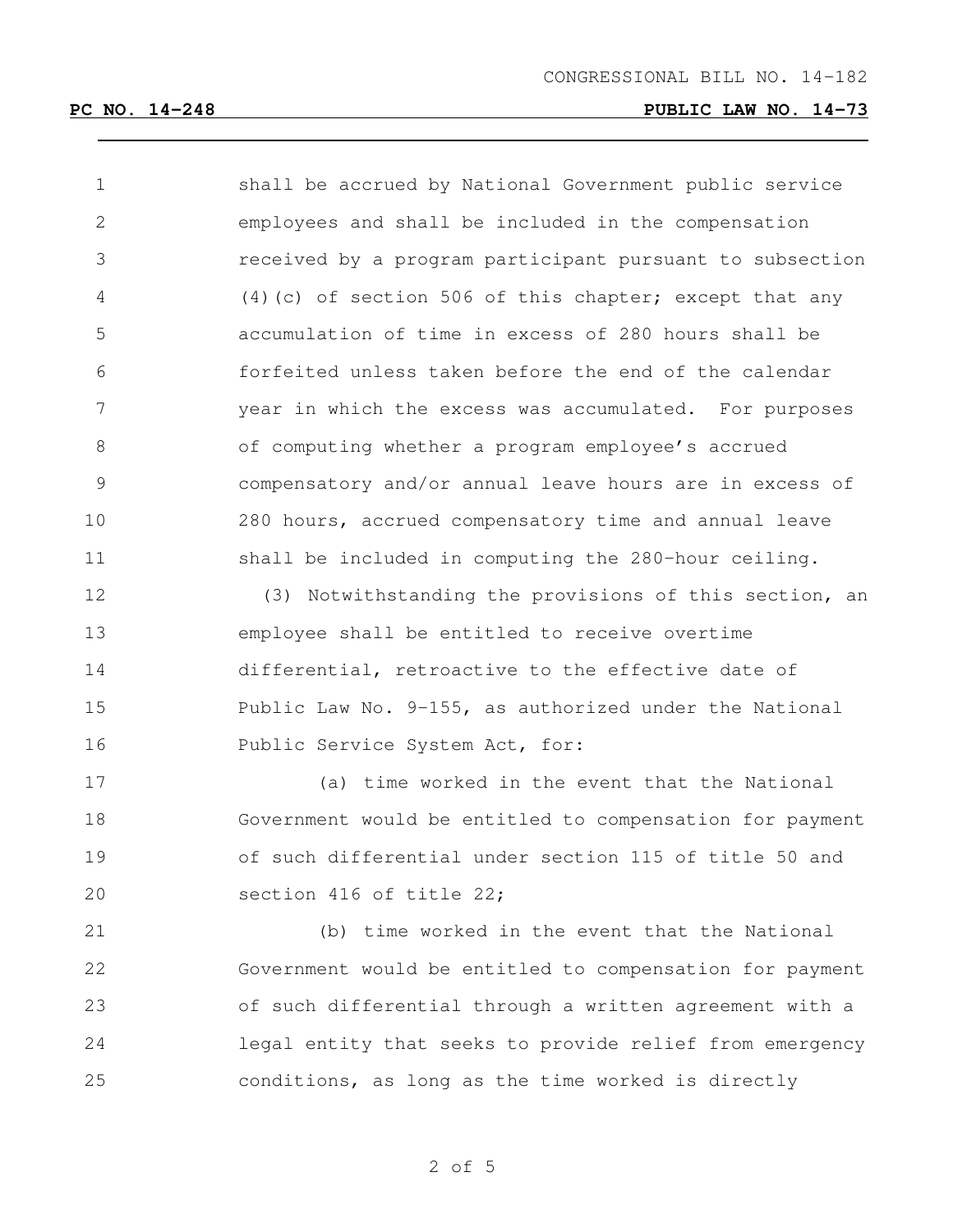| $\mathbf 1$     | related to efforts to provide emergency relief, in       |
|-----------------|----------------------------------------------------------|
| $\mathbf{2}$    | accordance with an emergency declared by the President   |
| 3               | under article X, section 9 of the Constitution of the    |
| 4               | Federated States of Micronesia;                          |
| 5               | (c) time worked in the event that the National           |
| 6               | Government would be entitled to compensation for payment |
| $7\phantom{.0}$ | of such differential through a written agreement with    |
| $8\,$           | the Water Users Corporation, as long as the time worked  |
| 9               | is directly related to management and maintenance of the |
| 10              | Capital Water System; or                                 |
| 11              | (d) time worked as follows:                              |
| 12              | (i) by personnel within the Division of                  |
| 13              | Budget in preparation of the annual budget submission at |
| 14              | the discretion of the Secretary of the Department of     |
| 15              | Finance and Administration;                              |
| 16              | (ii) by accounting personnel within the                  |
| 17              | Division of Treasury in preparing the annual financial   |
| 18              | statements for the FSM National Government, at the       |
| 19              | discretion of the Secretary of the Department of Finance |
| 20              | and Administration;                                      |
| 21              | (iii) by accounting personnel within the                 |
| 22              | Division of Treasury in preparing reports pursuant to    |
| 23              | section 226 of title 55 of the Code of the Federated     |
| 24              | States of Micronesia, or a successor provision, at the   |
| 25              | discretion of the Secretary of the Department of Finance |

of 5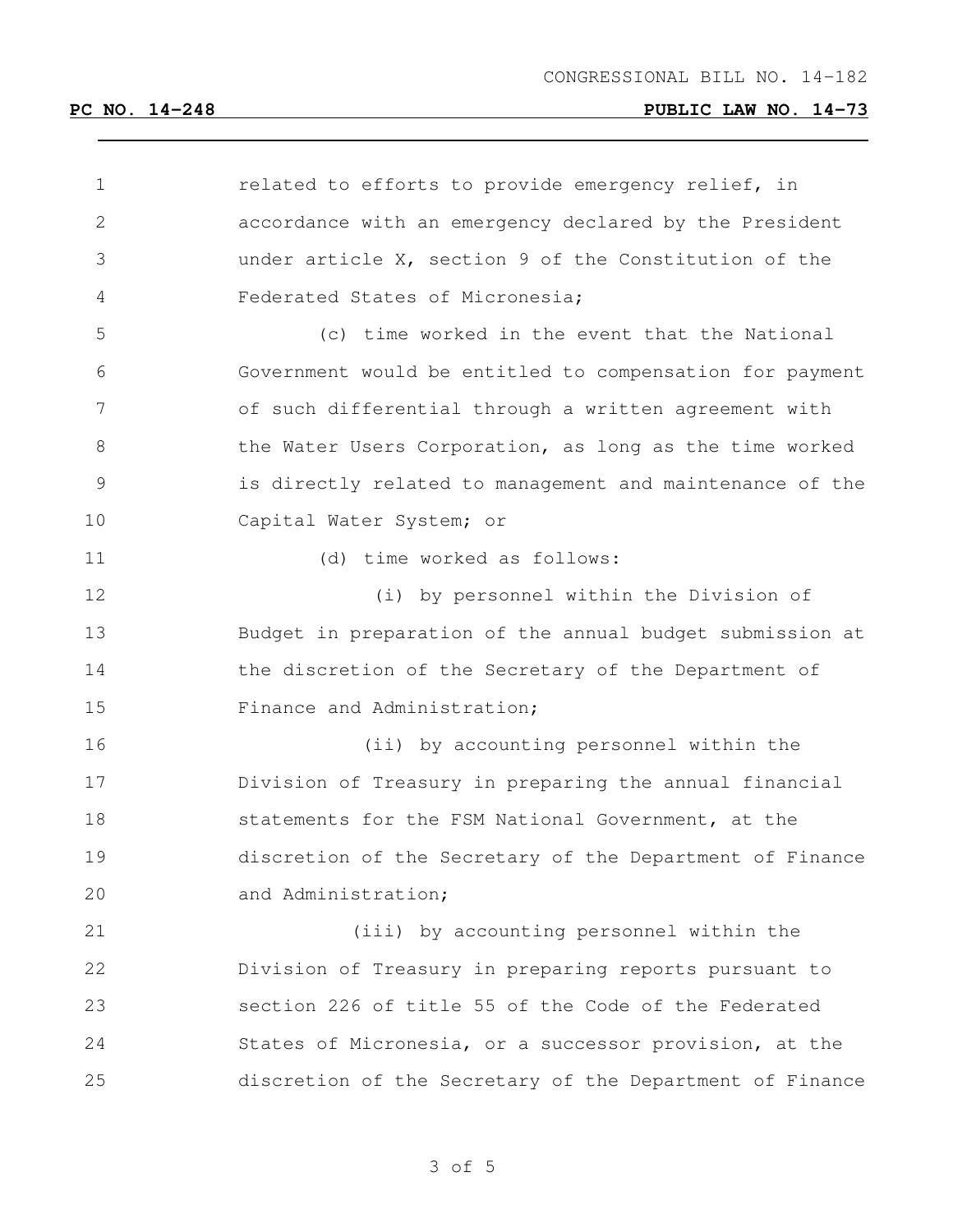## **PC NO. 14-248 PUBLIC LAW NO. 14-73**

| $\mathbf 1$    | and Administration. Notwithstanding section 164 of this  |
|----------------|----------------------------------------------------------|
| $\mathbf{2}$   | title, persons working hours entitling them to overtime  |
| 3              | differential pursuant to paragraph (d) of subsection (3) |
| $\overline{4}$ | of this section shall receive compensation at straight   |
| 5              | time for those hours.                                    |
| 6              | (4) Notwithstanding other provisions of this section,    |
| 7              | the employees of the National Weather Services may       |
| 8              | receive annual increments retroactive to the effective   |
| 9              | date of Public Law No. 9-115.                            |
| 10             | (5) Notwithstanding the provisions of this section,      |
| 11             | the following employees shall be entitled to receive     |
| 12             | overtime differential as authorized under the National   |
| 13             | Public Service System Act, except that overtime          |
| 14             | compensation shall be at the rate of straight time       |
| 15             | instead of time and one-half:                            |
| 16             | (a) food inspectors as designated pursuant to            |
| 17             | Title 41 of the Code of the Federated States of          |
| 18             | Micronesia;                                              |
| 19             | (b) officers of the Division of National Police          |
| 20             | of the Department of Justice."                           |
| 21             |                                                          |
| 22             |                                                          |
| 23             |                                                          |
| 24             |                                                          |
| 25             |                                                          |